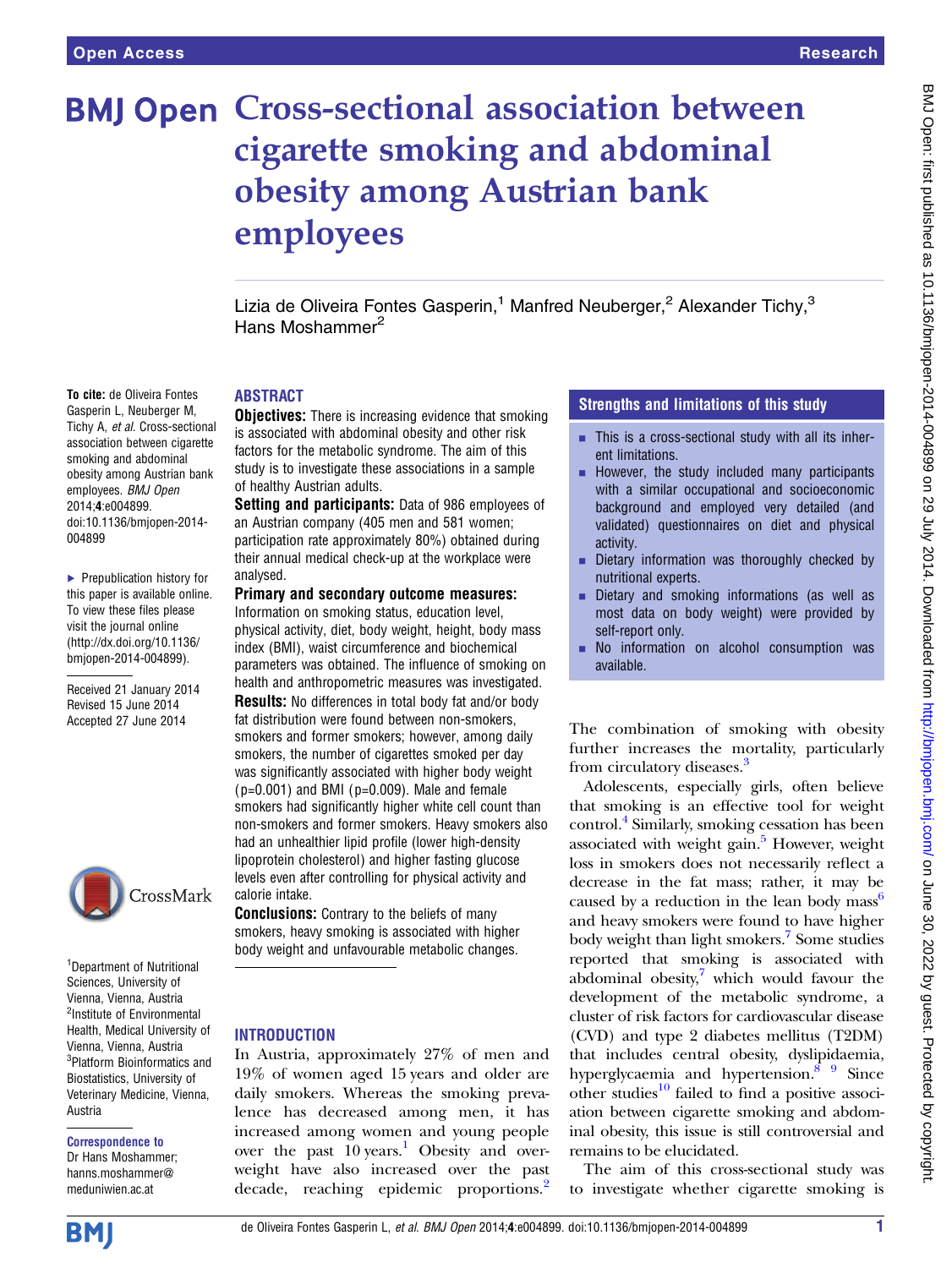associated with increased abdominal obesity and related metabolic changes in a sample of healthy Austrian adults.

## **METHODS**

#### Study population

Participants were recruited among employees in a financial institution based in Vienna. Once a year the employees undergo a health screening at the company. After information on the purpose of the study and its procedures, they were invited to participate. Two days before the 2011 medical examination, they received a selfadministered questionnaire, which was collected on the examination day. Of the 1247 employees who filled in the questionnaires (participation rate: approximately 80%), 261 were subsequently excluded: those who reported a history of cancer (20) or thyroid dysfunction (37), missing information on gender (3), age (1), anthropometric measurements (67), smoking status (80) and health status (24), pregnant women (3), individuals under nicotine replacement therapy at the time of the study (4), those with a body mass index (BMI) lower than 18.5 kg/m<sup>2</sup> or greater than 40 kg/m<sup>2</sup> (20) and those with a waist circumference (WC) lower than 60 cm (3). Data of 986 individuals (405 men and 581 women) aged 19–65 years were included in the final analyses. All participants signed an informed consent form and the study protocol was in accordance with the Declaration of Helsinki.

#### Anthropometric measurements

BMI was calculated as the ratio of weight in kilograms divided by the square of the height in metres  $\frac{\text{kg}}{m^2}$ . WC and hip circumferences (HC) were measured using a non-elastic flexible tape, with participants in light clothing without shoes: WC at the top of the right iliac crest, at the end of a normal expiration; HC at the largest posterior extension of the buttocks. $11$  Waist-to-hip ratio (WHR) was calculated as WC/HC, waist-to-height ratio (WHtR) as WC/height.

## Lifestyle and education

Participants who answered "no" to the following questions: "Have you ever smoked daily?", "Have you smoked at least 100 cigarettes, cigar, pipes or other tobacco products in your entire life?", "Do you smoke now?" were categorised as non-smokers. Individuals who reported smoking at the time of enrolment or quitted less than 1 year before were classified as smokers. Smokers included occasional (<1 cigarette per day) and daily smokers  $(\geq 1)$  cigarette per day). Daily smokers were further subgrouped into light smokers (1–10 cigarettes per day), moderate smokers (11–20 cigarettes per day) and heavy smokers (>20 cigarettes per day). Former smokers were defined as individuals who used to smoke and quitted at least 1 year prior to their recruitment.

Information on physical activity was obtained by the short form of the International Physical Activity Questionnaire (IPAQ).<sup>[12](#page-6-0)</sup> MET-minutes per week were then calculated according to the IPAQ scoring protocol, and participants were categorised into three PA levels: low, moderate and high.<sup>[13](#page-6-0)</sup> Dietary intake of food and beverages was obtained by means of self-administered 24 h recalls, supported by instructions and a validated photographic manual $14$  describing portion sizes.

Education was classified as 'low' for compulsory education (9 years of schooling in Austria), equivalent to levels 1 and 2 of the International Standard Classification of Education (ISCED), 'middle' for at least 3 years of additional schooling (ISCED levels 3 and 4) and 'high' for a university degree (ISCED levels 5 and 6).

## Blood samples

Blood samples were taken by venipuncture after an overnight fast and collected into heparinised tubes. Complete blood count was performed automatically (Sysmex XT 2000i); fasting glucose (FG), total cholesterol (TC), high-density lipoprotein-cholesterol (HDL-C) and triacylglycerides (TAG) were also analysed by automated methods (Roche Modular, Roche Diagnostics, Vienna, Austria). Plasma low-density lipoproteincholesterol (LDL-C) was calculated using the Friedewald formula (LDL-C=TC—HDL-C—TAG/5) for TAG levels lower than  $400 \text{ mg/dL}^{15}$  $400 \text{ mg/dL}^{15}$  $400 \text{ mg/dL}^{15}$  Blood analyses were available for 88% of men and 91% of women.

## Statistical analyses

Metric scaled variables are expressed as mean±SD.  $\chi^2$  Tests were used to compare frequency distributions of categorical variables. Pearson's correlation coefficients were used to characterise relationships between BMI and WC. For univariate analyses, factor levels were compared using the least significant difference (LSD) post hoc procedure.

Multivariate analyses of variances (MANOVA) were performed to evaluate the impact of smoking status or number of cigarettes on anthropometric and biochemical parameters. Comparisons between non-smokers, smokers and former smokers were performed separately for men and women. Smoking status and level of education were used as fixed factors. In models where the number of cigarettes per day was used, gender was added as a fixed factor.

Several general linear models were used to evaluate the influence of possible confounders in the results. The level of complexity was increased stepwise by adding specific variables such as age, physical activity level and total energy intake as covariates to the model. The result of the simplest model is presented, when p values remained unchanged after correcting for the different covariates.

For all analyses a two-tailed p value less than 5% (p<0.05) was considered statistically significant. All statistical analyses were performed using the IBM SPSS V.20 (SPSS Inc, Chicago, Illinois, USA).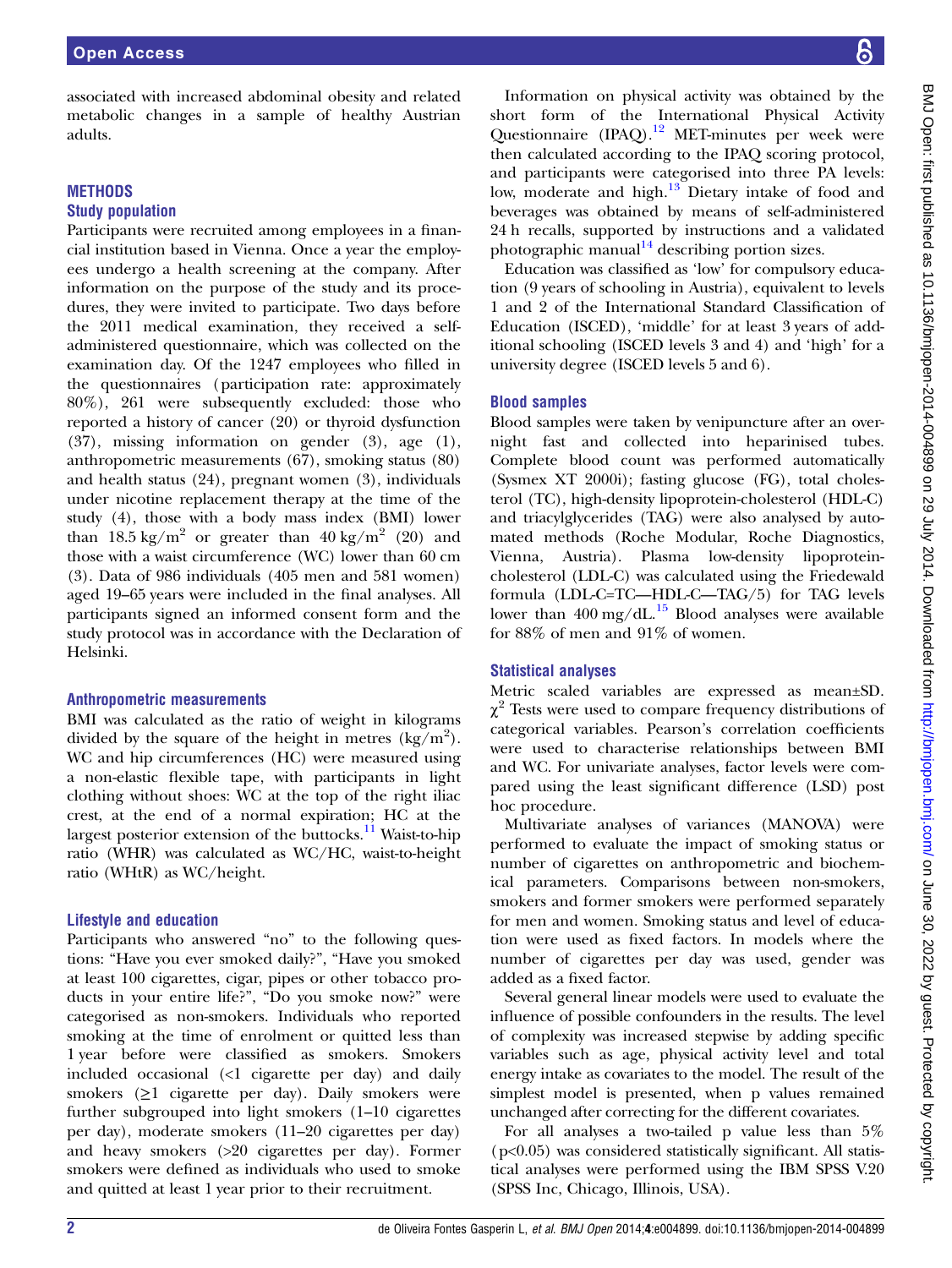<span id="page-2-0"></span>In the linear regression models, 'number of cigarettes' was included as a categorical variable. When visual inspection indicated deviance from linearity, a general additive model using splines with 4 degrees of freedom for the number of cigarettes per day was tested. The latter analyses were performed with STATA SE V.12.1 (StataCorp, College Station, Texas, USA).

#### RESULTS

Smokers of both sexes were younger than non-smokers and former smokers. Among men, the average ages of non-smokers, smokers and former smokers were 43±9.5, 38.3±10.8 and 45.9±8.2 years, respectively. Differences between the three groups were statistically significant (non-smokers vs smokers: p<0.001; non-smokers vs former smokers:  $p=0.016$ ; smokers vs former smokers:  $p<0.001$ ). Among women, non-smokers, smokers and former smokers aged on average 40.5±8.7, 37.6±10.1 and 42.4 ±8.5 years, respectively. Smokers differed significantly from non-smokers ( $p=0.001$ ) and former smokers ( $p<0.001$ ).

The baseline characteristics of the participants, according to gender and smoking status, are presented in table 1 for men and in [table 2](#page-3-0) for women. There were only few participants (five men and nine women)

with a low level of education, and therefore the low and medium levels were combined.

The anthropometric indices were highly correlated in men and women. Among men, 67.4% of the variance in BMI was explained by WC  $(r=0.82, p<0.001)$ . Among women, 68.7% of the variance in BMI was accounted for by WC ( $r=0.83$ ,  $p<0.001$ ). In the whole sample (men and women together), Pearson's correlation between WHR and BMI was r=0.46, between WHtR and BMI was r=0.82, between WHR and body weight was r=0.54, and between WHtR and body weight was  $r=0.71$  (p<0.001 for all correlations).

Among men and women, no statistically significant differences were found between the three smoking groups regarding the anthropometric indices. The results did not change after excluding occasional smokers (<1 cigarette per day) from the group of smokers (data not shown).

Among men and women, FG, TC, LDL-C, ratio of TC to HDL-C and LDL-C did not differ significantly between non-smokers, smokers and former smokers, after controlling for age, physical activity and energy intake.

Among men, the total white cell counts (WCCs) were significantly elevated in smokers, compared with nonsmokers ( $p<0.001$ ) and former smokers ( $p<0.001$ ). The

|                                 | <b>Non-smokers</b> | <b>Smokers</b>   | <b>Former smokers</b> | p Value          |
|---------------------------------|--------------------|------------------|-----------------------|------------------|
| Sample size, n (%)              | 180 (44.4)         | 122(30.1)        | 103(25.4)             |                  |
| Age, years                      | $43.0 + 9.5$       | $38.3 \pm 10.8$  | $45.9 + 9.2$          | 0.032            |
| Height, cm                      | $179.8 \pm 5.9$    | $179 + 5.7$      | $179 + 7.1$           | $0.560*$         |
| Body weight, kg                 | $81.3 \pm 10.9$    | $81.5 \pm 11.9$  | $83.7 \pm 11.2$       | $0.777*$         |
| BMI, $\text{kg/m}^2$            | $25.1 \pm 3.0$     | $25.3 \pm 3.3$   | $26.1 \pm 3.5$        | $0.634*$         |
| WC, cm                          | $92.2 \pm 9.5$     | $92.1 \pm 10.1$  | $94.6 + 9.4$          | $0.911*$         |
| HC, cm                          | $99.0 \pm 7.4$     | $98.6 \pm 7.2$   | $99.7 \pm 7.6$        | $0.895*$         |
| <b>WHR</b>                      | $0.931 \pm 0.07$   | $0.932 \pm 0.06$ | $0.950 \pm 0.08$      | $0.466*$         |
| <b>WHtR</b>                     | $0.524 \pm 0.06$   | $0.520 \pm 0.06$ | $0.540 \pm 0.06$      | $0.827*$         |
| Fasting glucose, mmol           | $4.6 \pm 0.6$      | $4.5 \pm 1.0$    | $4.6 \pm 0.5$         | $0.217*$         |
| Total cholesterol, mmol         | $5.6 \pm 1.0$      | $5.5 \pm 1.1$    | $5.6 + 0.9$           | $0.683*$         |
| HDL-C, mmol                     | $1.4 \pm 0.3$      | $1.4 \pm 0.4$    | $1.5 \pm 0.3$         | $0.025*$         |
| LDL-C, mmol                     | $3.6 \pm 0.9$      | $3.5 \pm 0.9$    | $3.6 \pm 0.8$         | $0.990*$         |
| Triacylglycerols, mmol          | $1.3 + 0.7$        | $1.5 + 1.0$      | $1.4 \pm 1.0$         | $0.006*$         |
| TC to HDL-C ratio               | $4.2 \pm 1.2$      | $4.3 \pm 1.3$    | $4.1 \pm 1.2$         | $0.098*$         |
| Total WCC, G/L <sup>(a,b)</sup> | $6.2 \pm 1.4$      | $7.1 \pm 1.9$    | $6.3 \pm 1.2$         | $0.009*$         |
| Energy intake, kJ               | 9306±2334          | 9402±1865        | 9411±2355             | $0.941\dagger$   |
| Physical activity (%)           |                    |                  |                       |                  |
| Low                             | 33.5               | 33.0             | 29.1                  | $0.902 \ddagger$ |
| Medium                          | 46.5               | 48.9             | 47.7                  |                  |
| <b>High</b>                     | 20.0               | 18.1             | 23.3                  |                  |
| <b>Education level</b>          |                    |                  |                       |                  |
| <b>Medium</b>                   | 56.9               | 77.0             | 74.5                  | $< 0.001 \pm 1$  |
| <b>High</b>                     | 43.1               | 23.0             | 25.5                  |                  |

Values are shown as mean±SD.

\*p Value determined by multivariate ANOVA and adjusted for age, physical activity and energy intake.

†p Value determined by multivariate ANOVA and adjusted for age. LSD was the post hoc procedure. (a) Statistically significant differences between non-smokers and smokers and (b) statistically significant differences between smokers and former smokers.

‡p Values analysed using  $\chi^2$  test.

BMI, body mass index; G/L, 1×10<sup>9</sup> cells/L. HC, hip circumference; HDL-C, high-density lipoprotein cholesterol; LDL-C, low-density lipoprotein cholesterol; WC, waist circumference; WCC, white cell count; WHR, waist-to-hip ratio; WHtR, waist-to-height ratio.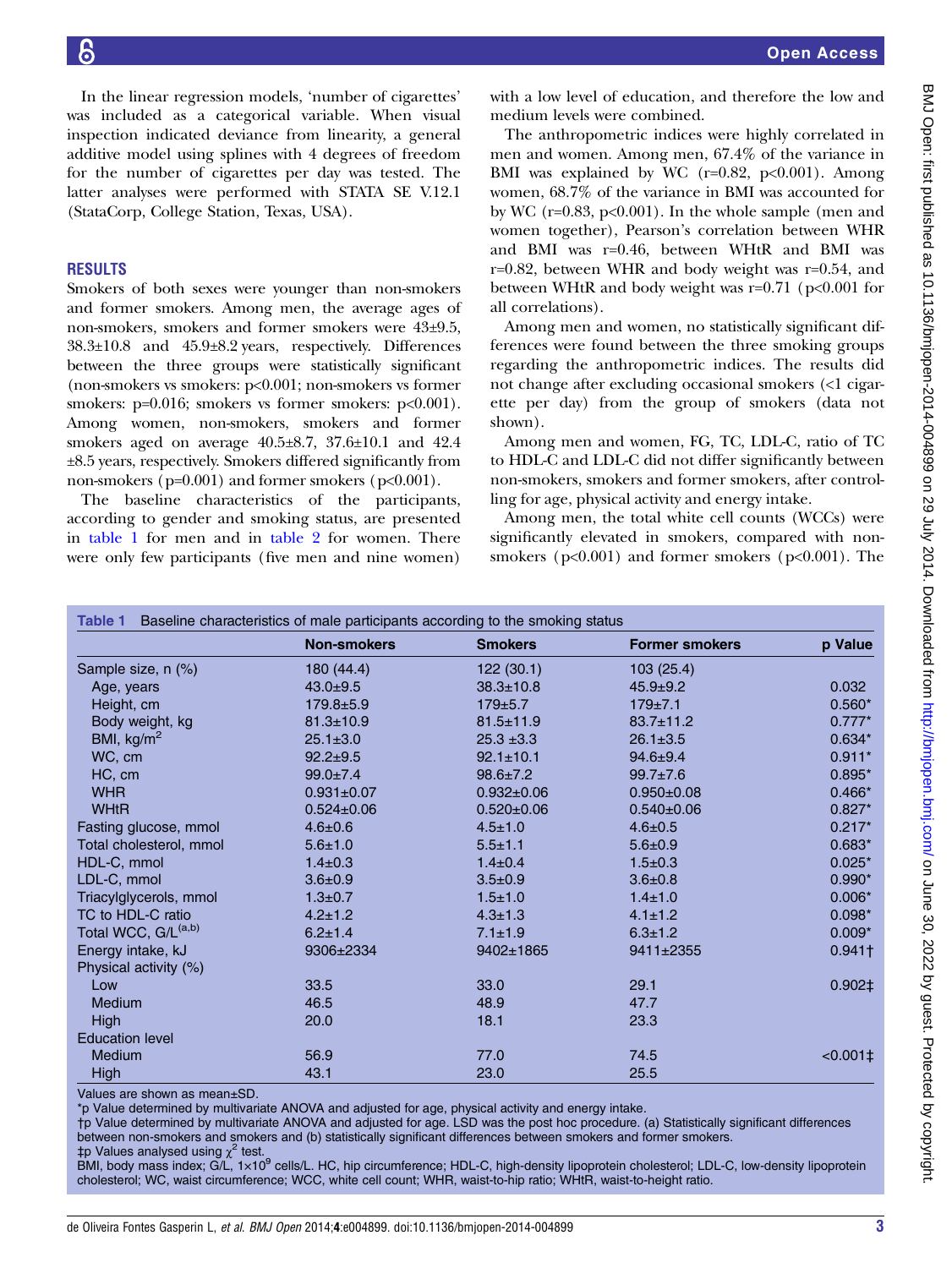<span id="page-3-0"></span>

|                                 | <b>Non-smokers</b> | <b>Smokers</b>   | <b>Former smokers</b> | p Value            |
|---------------------------------|--------------------|------------------|-----------------------|--------------------|
| Sample size, n (%)              | 276 (47.5)         | 181 (31.2)       | 124(21.3)             |                    |
| Age, years                      | $40.5 + 8.7$       | $37.6 \pm 10.1$  | $42.4 \pm 8.5$        | 0.256              |
| Height, cm                      | $166.8 + 5.7$      | $166.3 \pm 6.0$  | $167.6 \pm 5.7$       | $0.246*$           |
| Body weight, kg                 | $65.6 \pm 11.0$    | $65.3 \pm 10.4$  | $68.1 \pm 12.7$       | $0.610*$           |
| BMI, $kg/m2$                    | $23.6 \pm 3.8$     | $23.6 \pm 3.4$   | $24.2 + 4.2$          | $0.637*$           |
| WC, cm                          | $83.4 \pm 10.2$    | $83.4 \pm 9.9$   | $85.2 \pm 12.7$       | $0.467*$           |
| HC, cm                          | $97.2 \pm 9.5$     | $96.6 \pm 8.6$   | $98.1 \pm 11.4$       | $0.857*$           |
| <b>WHR</b>                      | $0.858 \pm 0.06$   | $0.863 \pm 0.06$ | $0.867 \pm 0.06$      | $0.332*$           |
| <b>WHtR</b>                     | $0.494 \pm 0.06$   | $0.499 \pm 0.06$ | $0.505 \pm 0.08$      | $0.374*$           |
| Fasting glucose, mmol           | $4.4 \pm 0.9$      | $4.3 \pm 0.7$    | $4.4 \pm 0.7$         | $0.097*$           |
| Total cholesterol, mmol         | $5.5 \pm 1.0$      | $5.4 \pm 1.0$    | $5.4 \pm 0.9$         | $0.318*$           |
| HDL-C, mmol                     | $1.8 + 0.4$        | $1.7 + 0.4$      | $1.8 + 0.4$           | $0.177*$           |
| LDL-C, mmol                     | $3.2 \pm 0.9$      | $3.3 \pm 0.9$    | $3.2 \pm 0.8$         | $0.510*$           |
| Triacylglycerols, mmol          | $1.0 + 0.4$        | $1.1 \pm 0.6$    | $1.0 + 0.4$           | $0.448*$           |
| TC to HDL-C ratio               | $3.1 \pm 0.8$      | $3.5 \pm 1.1$    | $3.2 \pm 0.8$         | $0.083*$           |
| Total WCC, G/L <sup>(a,b)</sup> | $6.4 \pm 1.5$      | $7.7 \pm 2.1$    | $6.3 \pm 1.8$         | $< 0.001*$         |
| Energy intake, kJ               | 7647±1777          | 6989±1806        | 7383±1999             | 0.008 <sub>†</sub> |
| Physical activity (%)           |                    |                  |                       |                    |
| Low                             | 33.3               | 26.5             | 24.2                  | 0.019 <sup>‡</sup> |
| Medium                          | 43.5               | 60.3             | 52.6                  |                    |
| High                            | 23.1               | 13.2             | 23.2                  |                    |
| Education level (%)             |                    |                  |                       |                    |
| <b>Medium</b>                   | 75.3               | 90               | 82.3                  | $< 0.001 \pm 1$    |
| High                            | 24.7               | 10               | 17.1                  |                    |

Values are shown as mean±SD.

\*p Value determined by multivariate ANOVA and adjusted for age, physical activity and energy intake.

†p Value determined by multivariate ANOVA and adjusted for age. LSD was the post hoc procedure. (a) Statistically significant differences between non-smokers and smokers and (b) statistically significant differences between smokers and former smokers.

 $\pm$ p Values analysed using  $\chi^2$  test.

BMI, body mass index; G/L, 1×109 cells/L. HC, hip circumference; HDL-C, high-density lipoprotein cholesterol; LDL-C, low-density lipoprotein cholesterol; TC, total cholesterol; WC, waist circumference; WCC, white cell count; WHR, waist-to-hip ratio; WHtR, waist-to-height ratio.

differences between the groups remained statistically significant after controlling for age, physical activity and energy intake ([table 1](#page-2-0)).

Among women, the total WCC were significantly higher in smokers, compared with non-smokers  $(p<0.001)$  and former smokers  $(p<0.001)$ , and the differences remained significant after controlling for confounders. No differences in the total or differential WCCs were found between female non-smokers and female former smokers (table 2).

# Characteristics of daily smokers, according to the number of cigarettes smoked per day

The mean±SD number of cigarettes per day was 6.3±3.3 for light smokers, 17.3±2.8 for moderate smokers and 28.8±5.5 for heavy smokers.

The mean±SD ages of light smokers, moderate smokers and heavy smokers were 37±10.7, 39.3±10.2 and 43.8±7.4, respectively. Heavy smokers were significantly older than light smokers (p=0.023). No significant differences in the average age at which participants started smoking were observed between the groups. However, they differed significantly (p=0.020) regarding the years of smoking (light smokers: 18.9±9.8 years; moderate smokers: 21.8±9.9 years; heavy smokers: 24.7±7.3 years).

The characteristics of daily smokers, according to the number of cigarettes smoked per day, are shown in [table 3.](#page-4-0)

In the unadjusted model, heavy smokers had significantly greater values of body weight (p=0.030), BMI (p=0.003), WC (p=0.032) and HC (p=0.036) than light and moderate smokers. After controlling for age, physical activity and energy intake, the significance remained only for body weight ( $p=0.009$ ) and BMI ( $p=0.023$ ).

Overweight and obesity were observed in 84.6% of heavy smokers, compared with 35.6% of light smokers and 33% of moderate smokers ( $\chi^2$ =13.5, p=0.001).

The results of the linear regression models for selected end points are shown in [table 4](#page-5-0) including also the impact of physical activity (low, moderate and high activity level), reported consumption of calories, education, age and gender. A non-linear association for the numbers of cigarettes was evident for body weight, TAG, HDL-C and FG (fi[gure 1\)](#page-5-0) with strong adverse effects usually only seen in heavy smokers.

# **DISCUSSION**

In the present study, no statistical differences in the mean values of body weight and BMI were found between non-smokers, smokers and former smokers.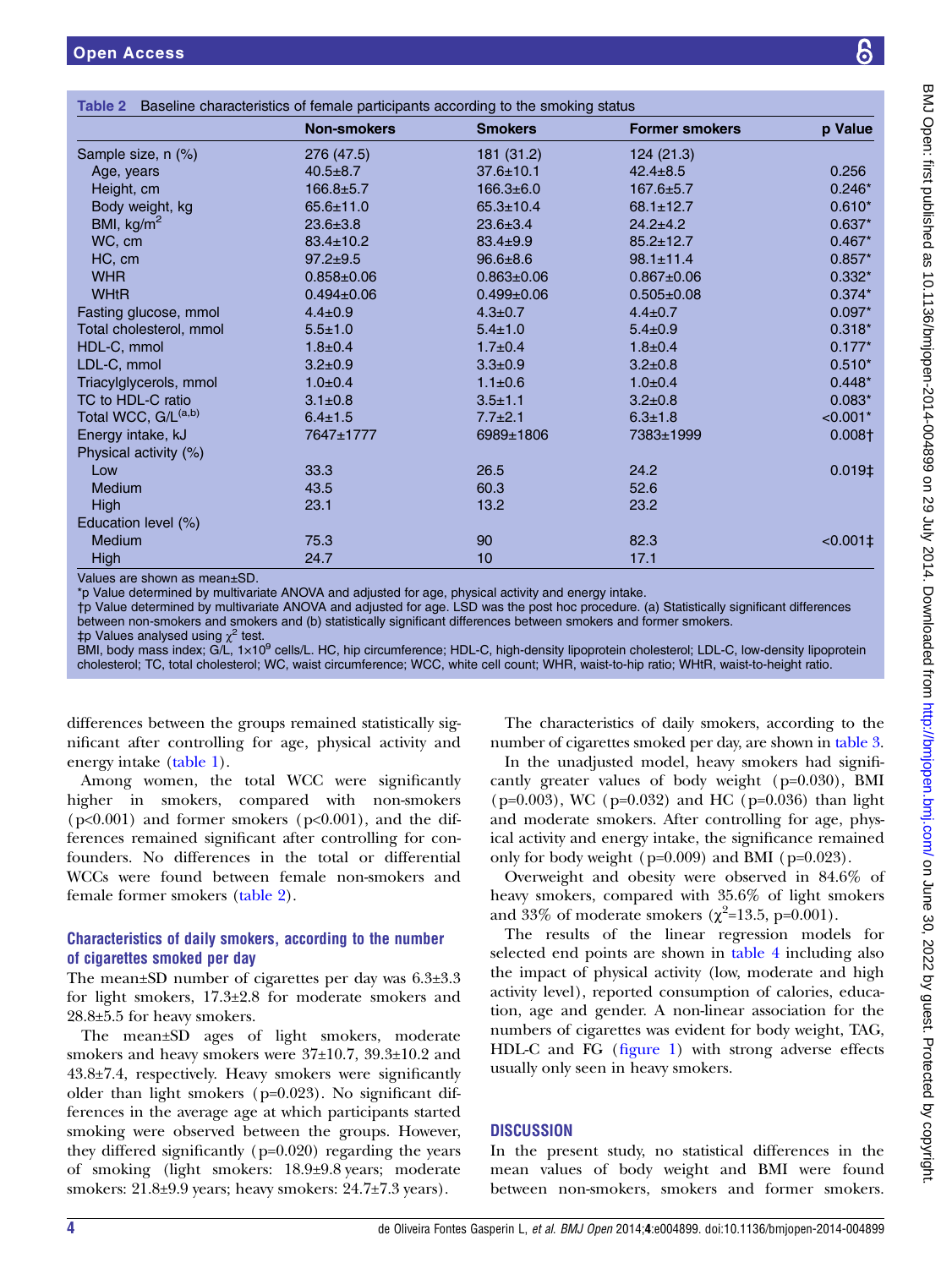|                                    | <b>Smoking intensity</b> |                          |                      |         |  |  |
|------------------------------------|--------------------------|--------------------------|----------------------|---------|--|--|
|                                    | Light smokers $(n=135)$  | Moderate smokers (n=106) | Heavy smokers (n=13) | p Value |  |  |
| Body weight, kg <sup>(b,c)</sup>   | $71.3 \pm 13.6$          | $70.8 \pm 12.8$          | $81.3 \pm 18.0$      | 0.009   |  |  |
| BMI, kg/m <sup>2(b,c)</sup>        | $24.2 \pm 3.5$           | $24.1 \pm 3.5$           | $27.5 \pm 3.4$       | 0.023   |  |  |
| WC, cm                             | $86.0 \pm 11.4$          | $86.9 \pm 10.2$          | $94.3 \pm 11.7$      | 0.059   |  |  |
| HC, cm                             | $96.5 \pm 8.6$           | $97.7 \pm 8.0$           | $102.6 \pm 8.5$      | 0.163   |  |  |
| <b>WHR</b>                         | $0.890 \pm 0.08$         | $0.890 \pm 0.07$         | $0.920 \pm 0.07$     | 0.280   |  |  |
| <b>WHtR</b>                        | $0.502 \pm 0.06$         | $0.508 \pm 0.06$         | $0.545 \pm 0.05$     | 0.266   |  |  |
| FG, mmol <sup>(b,c)</sup>          | $4.3 \pm 0.6$            | $4.4 \pm 0.8$            | $5.3 \pm 2.6$        | 0.010   |  |  |
| TC, mmol                           | $5.4 \pm 1.1$            | $5.4 \pm 1.0$            | $5.6 \pm 0.7$        | 0.399   |  |  |
| HDL-C, mmol                        | $1.6 \pm 0.4$            | $1.5 \pm 0.4$            | $1.1 \pm 0.3$        | 0.057   |  |  |
| LDL-C, mmol                        | $3.3 \pm 1.1$            | $3.3 \pm 0.9$            | $3.6 \pm 0.6$        | 0.515   |  |  |
| TC to HDL-C ratio <sup>(b,c)</sup> | $3.6 \pm 1.2$            | $3.9 \pm 1.2$            | $5.5 \pm 1.8$        | 0.033   |  |  |
| TAG, mmol <sup>(b,c)</sup>         | $1.1 \pm 0.6$            | $1.3 \pm 0.7$            | $2.5 \pm 1.9$        | 0.006   |  |  |
| Total WCC, G/L <sup>(a)</sup>      | $7.0 \pm 1.8$            | $8.0 \pm 2.3$            | $8.0 \pm 2.2$        | 0.035   |  |  |

<span id="page-4-0"></span>Table 3 Baseline characteristics of daily smokers, according to the smoking intensity

Values are shown as mean±SD.

p Value determined by multivariate ANOVA and adjusted for age, physical activity and energy intake; LSD was the post hoc procedure; (a) statistically significant differences between light and moderate smokers; (b) statistically significant differences between light and heavy smokers; (c) statistically significant differences between moderate and heavy smokers. Light smokers: 1–10 cigarettes per day; moderate smokers: 11–20 cigarettes per day; heavy smokers: >20 cigarettes per day.

BMI, body mass index; FG, fasting glucose; HC, hip circumference; HDL-C, high-density lipoprotein cholesterol; LDL-C, low-density

lipoprotein cholesterol; TAG, triacylglycerols; TC, total cholesterol; WC, waist circumference; WCC, white cell count; WHR, waist-to-hip ratio; WHtR, waist-to-height ratio.

Likewise, no statistically significant differences in the patterns of abdominal obesity—assessed by WC, WHR or WHtR—were found between three groups.

However, among male participants, physical activity was found to be negatively and independently associated with body weight, BMI, WC, WHR and WHtR, after controlling for age, smoking and energy intake (data not shown). Previous studies have also reported an independent association between activity scores and body fat distribution among European men, after adjustment for smoking.<sup>[16](#page-6-0)</sup>

Although several studies found that smokers have lower body weight and BMI than non-smokers, <sup>17</sup> <sup>18</sup> the results in the literature are inconclusive. Our data are in accordance with those of previous studies which found no significant differences between smokers and nonsmokers regarding those anthropometric indices.<sup>19</sup> <sup>20</sup> Different from other findings $21-\frac{23}{123}$  $21-\frac{23}{123}$  and in agreement with others,  $24\frac{25}{10}$  $24\frac{25}{10}$  in our study smoking status was not significantly associated with increased abdominal obesity.

Smoking cessation is often accompanied by weight gain, especially among heavy smokers.[5](#page-6-0) [26](#page-7-0) In the present study, former smokers were not found to have significantly higher body weight or BMI than non-smokers or smokers. Recent quitters in this study were not included among former smokers. So this study at least indicates that any weight gain after smoking cessation is not permanent.

While smoking status per se had only little effect on anthropometric parameters, heavy smokers (>20 cigarettes per day) had significantly higher values of body weight and BMI, compared with light (1–10 cigarettes per day) and moderate (11–20 cigarettes per day)

smokers. The significance remained even after controlling for age, physical activity and energy intake.

The possible explanations for a higher body weight/ BMI among heavy smokers, compared with light smokers, are differences in personality<sup>27</sup> and some life-style characteristics<sup>[28](#page-7-0)</sup> that may increase their risk of becoming overweight and obese.<sup>[29](#page-7-0)</sup> They were reported to consume more alcohol, be less active and have a poorer diet, compared with light and moderate smokers. $\frac{30}{11}$  $\frac{30}{11}$  $\frac{30}{11}$  It is possible that the higher consumption of alcohol among heavy smokers leads to a weight gain which is not observed in light and moderate smokers. $31$ 

Regarding the laboratory analyses, differences in the lipid profile, according to the smoking status, were found only in men, after controlling for age, physical activity and energy intake. In women, although the analyses were not controlled for menstrual cycle, controlling for the use of hormonal contraceptive or hormonal replacement therapy did not change the results (data not shown). Male smokers presented higher levels of TAG and lower levels of HDL-C. Effects of smoking were generally more pronounced in heavy smokers. In addition, the levels of FG increased significantly with the number of cigarettes smoked per day, and the significance remained after controlling for age, physical activity and energy intake.

Overall, neither smoking status nor smoking intensity was positively associated with the levels of TC or LDL-C. These serum lipid parameters seem to be little influenced by smoking. $32$  However, other authors found a clear association of cigarette smoking with low levels of TC and LDL-C. $33$  In the present study, lower levels of HDL-C were associated with smoking status in men after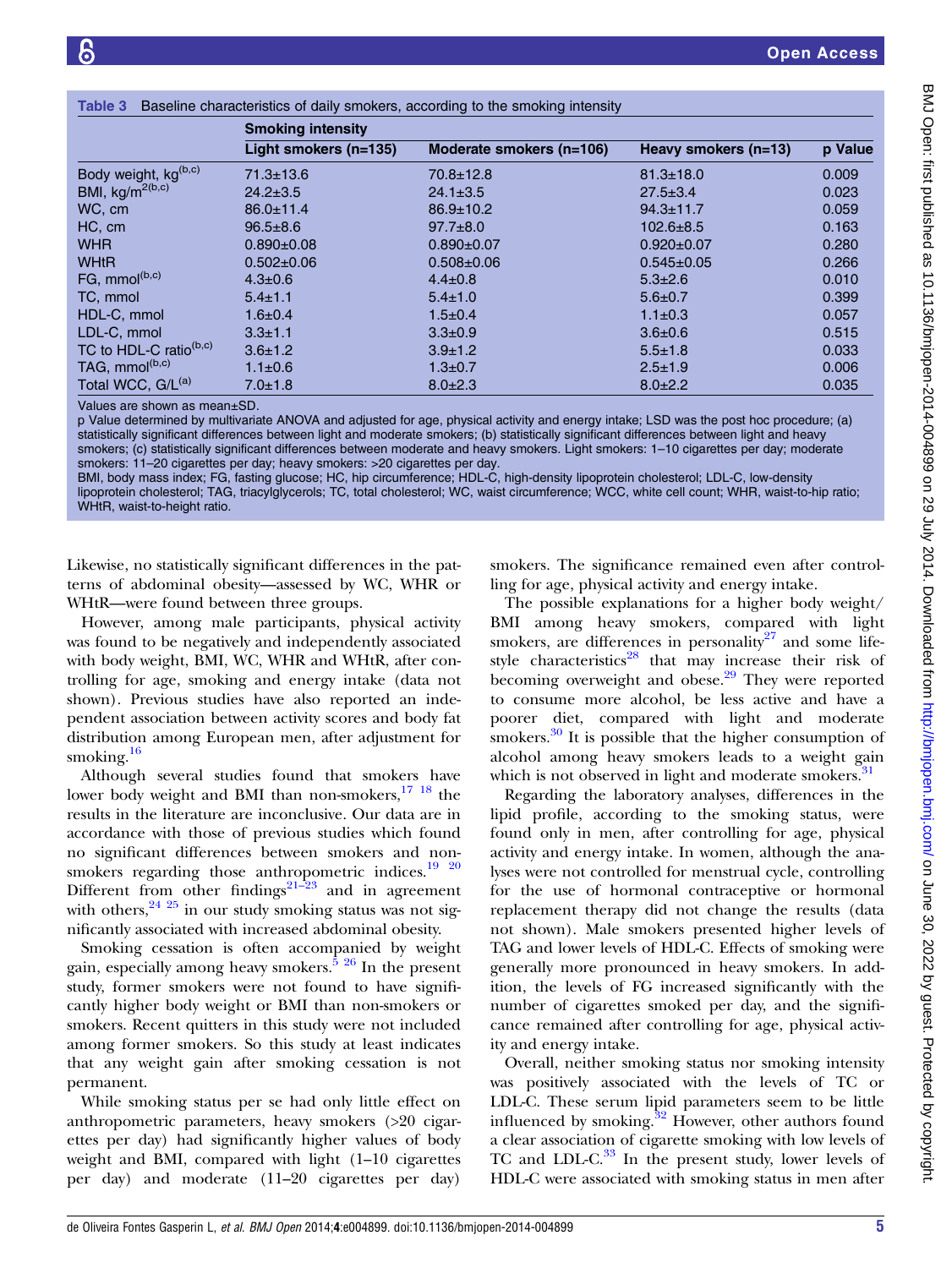<span id="page-5-0"></span>

| <b>Body</b><br><b>Coefficient</b>                                                                                                                                                                                                                                                                                                                                                                  | weight, kg     | BMI,<br>kg/m <sup>2</sup> | WC, cm                     | <b>Total</b><br>WCC, G/L | <b>Fasting</b><br>glucose, mmol                                                                                                                                                                                                                                                             | HDL-C, mmol                                            | TAG, mmol |
|----------------------------------------------------------------------------------------------------------------------------------------------------------------------------------------------------------------------------------------------------------------------------------------------------------------------------------------------------------------------------------------------------|----------------|---------------------------|----------------------------|--------------------------|---------------------------------------------------------------------------------------------------------------------------------------------------------------------------------------------------------------------------------------------------------------------------------------------|--------------------------------------------------------|-----------|
| <b>Females</b><br>$-5.3$                                                                                                                                                                                                                                                                                                                                                                           |                | $-0.7$                    | $-4.3$                     | 0.5                      | $-0.18$                                                                                                                                                                                                                                                                                     | 0.35                                                   | $-0.32$   |
| Body height, cm<br>0.8                                                                                                                                                                                                                                                                                                                                                                             |                | <b>NA</b>                 | 0.3                        | <b>NA</b>                | <b>NA</b>                                                                                                                                                                                                                                                                                   | <b>NA</b>                                              | <b>NA</b> |
| Occasional smokers<br>$-0.3$                                                                                                                                                                                                                                                                                                                                                                       |                | $-0.2$                    | $-0.9$                     | 0.1                      | $-0.03$                                                                                                                                                                                                                                                                                     | $-0.05$                                                | 0.05      |
| Light smokers<br>0.2                                                                                                                                                                                                                                                                                                                                                                               |                | $-0.1$                    | $-0.2$                     | 0.6                      | $-0.09$                                                                                                                                                                                                                                                                                     | $-0.12$                                                | 0.11      |
| Moderate smokers<br>$-1.3$                                                                                                                                                                                                                                                                                                                                                                         |                | $-0.2$                    | $-0.9$                     | 1.3                      | $-0.04$                                                                                                                                                                                                                                                                                     | $-0.13$                                                | 0.13      |
| 9.5<br>Heavy smokers                                                                                                                                                                                                                                                                                                                                                                               |                | 3.5                       | 7.1                        | $1.7$                    | 0.74                                                                                                                                                                                                                                                                                        | $-0.55$                                                | 0.85      |
| $-1.0$<br>Moderate physical activity                                                                                                                                                                                                                                                                                                                                                               |                | $-0.5$                    | $-0.5$                     | $-0.8$                   |                                                                                                                                                                                                                                                                                             | 0.04                                                   | $-0.09$   |
| $-3.4$<br>High physical activity                                                                                                                                                                                                                                                                                                                                                                   |                | $-1.2$                    | $-2.8$                     | $-0.8$                   |                                                                                                                                                                                                                                                                                             | 0.12                                                   | $-0.14$   |
| 10.5                                                                                                                                                                                                                                                                                                                                                                                               |                | 3.4                       | 8.4                        | 1.7                      | 0.4                                                                                                                                                                                                                                                                                         | $-0.2$                                                 | 0.1       |
| Calories, kJ/day<br>Occasional smokers, less than 1 cigarette per day; light smokers, 1-10 cigarettes per day; moderate smokers, 11-20 cigarettes per day;                                                                                                                                                                                                                                         |                |                           |                            |                          |                                                                                                                                                                                                                                                                                             |                                                        |           |
| heavy smokers: >20 cigarettes per day. All smoking categories compared to non-smokers. Bold coefficients: p<0.01; italic coefficients:<br>p<0.05. NA, not applicable (body height in the case of BMI and lab parameters); -, dropped from the model.<br>BMI, body mass index; HDL-C, high-density lipoprotein cholesterol; TAG, triacylglycerides; WC, waist circumference; WCC, white cell count. |                |                           |                            |                          |                                                                                                                                                                                                                                                                                             |                                                        |           |
| bserved between smokers, non-smokers and former<br>mokers. However, heavy smokers (>20 cigarettes per<br>ay) showed significantly higher levels of FG compared<br>ith light and moderate smokers. The significance per-<br>isted after controlling for age, physical activity and<br>nergy intake. The absolute mean values of fasting                                                             |                |                           |                            |                          | observed between non-smokers and former smokers,<br>indicating a decrease in the WCC after smoking cessa-<br>tion, close to the levels found in never-smokers. Signs of<br>inflammation in smokers are maybe not surprising con-<br>sidering the strong inflammatory impact on the airways. |                                                        |           |
|                                                                                                                                                                                                                                                                                                                                                                                                    |                |                           |                            |                          | ciated with smoking. $36$<br>When smokers were categorised according to the<br>number of cigarettes smoked per day, statistically signifi-<br>cant differences in the total WCCs were found between<br>light and moderate smokers, after controlling for                                    | However, systemic inflammatory diseases are also asso- |           |
| lucose increased in a graded manner according to the<br>moking intensity. These findings are of relevance<br>ecause in a large number of prospective studies cigar-<br>tte smoking has been associated with a higher risk of<br>$2DM, ^{34}$ especially in heavy smokers. $^{35}$                                                                                                                  | A              |                           |                            |                          | в                                                                                                                                                                                                                                                                                           |                                                        |           |
| igure 1 (A) Non-linear                                                                                                                                                                                                                                                                                                                                                                             |                |                           | Body weight                |                          |                                                                                                                                                                                                                                                                                             |                                                        |           |
| ifluence of cigarettes smoked                                                                                                                                                                                                                                                                                                                                                                      | 30             | kg                        |                            |                          | $2 + mmol/l$                                                                                                                                                                                                                                                                                | Triacylglycerides                                      |           |
| er day on body weight, results of                                                                                                                                                                                                                                                                                                                                                                  |                |                           |                            |                          |                                                                                                                                                                                                                                                                                             |                                                        |           |
| eneral additive model, spline                                                                                                                                                                                                                                                                                                                                                                      |                |                           |                            |                          |                                                                                                                                                                                                                                                                                             |                                                        |           |
| unction with 4 degrees of                                                                                                                                                                                                                                                                                                                                                                          |                |                           |                            |                          |                                                                                                                                                                                                                                                                                             |                                                        |           |
| eedom. (B) Non-linear influence                                                                                                                                                                                                                                                                                                                                                                    |                |                           |                            |                          |                                                                                                                                                                                                                                                                                             |                                                        |           |
| f cigarettes smoked per day on                                                                                                                                                                                                                                                                                                                                                                     |                |                           |                            |                          |                                                                                                                                                                                                                                                                                             |                                                        |           |
|                                                                                                                                                                                                                                                                                                                                                                                                    |                |                           |                            |                          |                                                                                                                                                                                                                                                                                             |                                                        |           |
|                                                                                                                                                                                                                                                                                                                                                                                                    |                |                           |                            |                          |                                                                                                                                                                                                                                                                                             |                                                        |           |
|                                                                                                                                                                                                                                                                                                                                                                                                    |                |                           |                            |                          | n                                                                                                                                                                                                                                                                                           |                                                        |           |
|                                                                                                                                                                                                                                                                                                                                                                                                    | 0              |                           |                            |                          |                                                                                                                                                                                                                                                                                             |                                                        |           |
|                                                                                                                                                                                                                                                                                                                                                                                                    | 0              |                           |                            |                          | 40<br>Ω                                                                                                                                                                                                                                                                                     |                                                        | 40        |
|                                                                                                                                                                                                                                                                                                                                                                                                    |                |                           | Daily number of cigarettes |                          |                                                                                                                                                                                                                                                                                             | Daily number of cigarettes                             |           |
|                                                                                                                                                                                                                                                                                                                                                                                                    | C              |                           |                            |                          | D                                                                                                                                                                                                                                                                                           |                                                        |           |
|                                                                                                                                                                                                                                                                                                                                                                                                    | $\overline{2}$ | mmol/l                    | HDL-cholesterol            |                          | mmol/l<br>$2.4 -$                                                                                                                                                                                                                                                                           | Fasting glucose                                        |           |
|                                                                                                                                                                                                                                                                                                                                                                                                    |                |                           |                            |                          |                                                                                                                                                                                                                                                                                             |                                                        |           |
|                                                                                                                                                                                                                                                                                                                                                                                                    |                |                           |                            |                          |                                                                                                                                                                                                                                                                                             |                                                        |           |
| iacylglycerols, results of general<br>dditive model, spline function<br>vith 4 degrees of freedom. (C)<br>lon-linear influence of cigarettes<br>moked per day on high-density<br>poprotein cholesterol, results of<br>eneral additive model, spline<br>unction with 4 degrees of<br>eedom. (D) Non-linear influence<br>f cigarettes smoked per day on                                              |                |                           |                            |                          |                                                                                                                                                                                                                                                                                             |                                                        |           |
| asting glucose, results of general                                                                                                                                                                                                                                                                                                                                                                 |                |                           |                            |                          |                                                                                                                                                                                                                                                                                             |                                                        |           |
| dditive model, spline function                                                                                                                                                                                                                                                                                                                                                                     |                |                           |                            |                          |                                                                                                                                                                                                                                                                                             |                                                        |           |
| vith 4 degrees of freedom.                                                                                                                                                                                                                                                                                                                                                                         |                |                           |                            |                          |                                                                                                                                                                                                                                                                                             |                                                        |           |
|                                                                                                                                                                                                                                                                                                                                                                                                    |                |                           |                            |                          |                                                                                                                                                                                                                                                                                             |                                                        |           |
|                                                                                                                                                                                                                                                                                                                                                                                                    |                |                           |                            |                          |                                                                                                                                                                                                                                                                                             |                                                        |           |
|                                                                                                                                                                                                                                                                                                                                                                                                    | 0              | 0                         |                            |                          | 0<br>$\pmb{0}$<br>40                                                                                                                                                                                                                                                                        |                                                        | 40        |

Daily number of cigarettes

Daily number of cigarettes

| !<br>;<br>;                |
|----------------------------|
|                            |
|                            |
|                            |
|                            |
|                            |
|                            |
|                            |
|                            |
|                            |
|                            |
|                            |
|                            |
| )<br>5<br>2<br>2           |
|                            |
|                            |
|                            |
|                            |
|                            |
|                            |
| <b>NA A NA DINA SA Lin</b> |
|                            |
|                            |
|                            |
|                            |
|                            |
|                            |
|                            |
|                            |
| .<br>.<br>.<br>.           |
|                            |
|                            |
|                            |
| र्तू                       |
|                            |
|                            |
|                            |
|                            |
|                            |
|                            |
|                            |
|                            |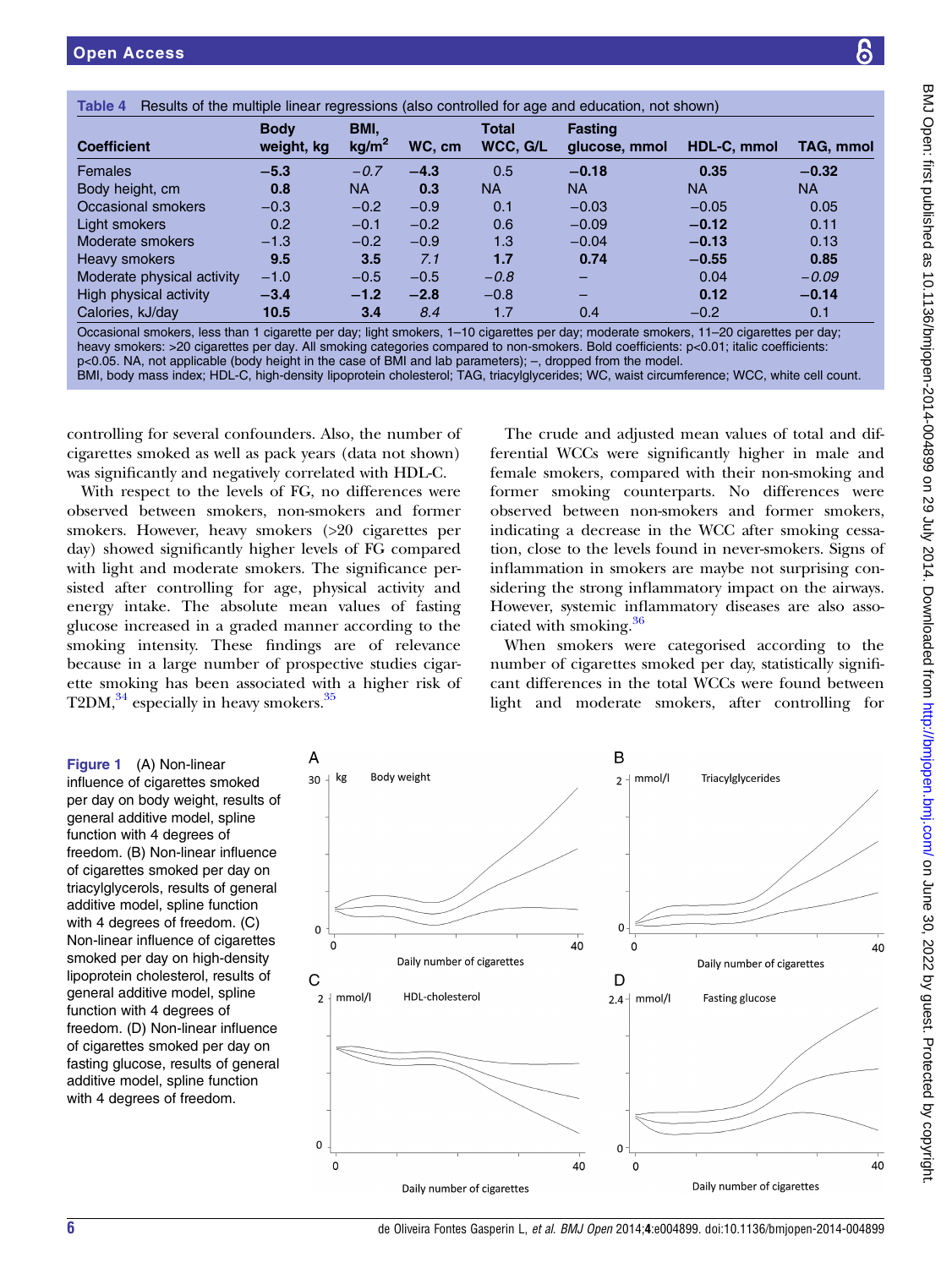<span id="page-6-0"></span>confounders. Although no significant differences were found between light and heavy smokers, it is important to observe that the absolute differences between the means of the WCCs in light and moderate smokers were the same as that between light and heavy smokers. The latter has not achieved statistical significance probably due to the small number of heavy smokers in the sample, in comparison to light and moderate smokers.

Cigarette smoking is a well-known risk factor for atherosclerosis and CVD, as discussed before, and it has been recognised as the single most important factor known to influence the WCC.<sup>[37](#page-7-0)</sup> The WCC has been correlated with CVD and is considered a biomarker of inflammatory processes that contribute to endothelial dysfunction and atherosclerosis progression.[38](#page-7-0)

This study has strengths and limitations. The strengths are the large sample size with a wide age range (19– 65 years) and the use of validated questionnaires for the assessment of smoking status and lifestyle—including diet, education level and physical activity. Therefore, adjustment for important confounders could be performed.

The limitations were the cross-sectional design of the study—which does not allow one to infer about cause and effect—and the use of self-reported weight and height as a routine in annual health check-ups, which were controlled by measurement only if deviant from earlier data, however, which could introduce bias to the study. Studies have demonstrated the validity and reliability of self-reported height and weight in different study populations.<sup>[39](#page-7-0)</sup> Moreover, self-reported BMI and measured WC were highly correlated in the present study, which suggests good quality of the present data.

Acknowledgements The authors would like to gratefully acknowledge the helpful co-operation of the employees under study and the support from the occupational health department of their institution. The thesis work was guided and supported by Dr Ibrahim Elmadfa, director and professor, Institute of Nutritional Sciences, University of Vienna.

Contributors LdOFG collected and sorted the data as part of her thesis work. The thesis paper formed the key basis of this paper. AT helped her with the statistical analysis. MN advised her with the original study concept and later helped her to formulate the paper. This was partly a task of rewording and of shortening the original thesis. Thesis papers tend to be rather long and turning this into a paper fit for a journal is a rather tough job. HM did additional statistical analyses (regression analyses, GAM) and also helped with the wording and the submission work.

Funding This research received no specific grant from any funding agency in the public, commercial or not-for-profit sector.

#### Competing interests None.

Ethics approval Ethical Commission of the City of Vienna.

Provenance and peer review Not commissioned; externally peer reviewed.

Data sharing statement The raw data (Excel file) and additional analyses results are available on email request (hanns.moshammer@meduniwien.ac.at).

Open Access This is an Open Access article distributed in accordance with the Creative Commons Attribution Non Commercial (CC BY-NC 3.0) license, which permits others to distribute, remix, adapt, build upon this work noncommercially, and license their derivative works on different terms, provided the original work is properly cited and the use is non-commercial. See: [http://](http://creativecommons.org/licenses/by-nc/3.0/) [creativecommons.org/licenses/by-nc/3.0/](http://creativecommons.org/licenses/by-nc/3.0/)

#### **REFERENCES**

- 1. Statistik Austria. Österreichische Gesundheitsbefragung 2006/2007: Bundesanstalt Statistik Österreich 2007. Wien, Austria. [http://www.](http://www.statistik.at/web_de/dynamic/statistiken/gesundheit/publdetail?id=4&listid=4&detail=457) [statistik.at/web\\_de/dynamic/statistiken/gesundheit/publdetail?](http://www.statistik.at/web_de/dynamic/statistiken/gesundheit/publdetail?id=4&listid=4&detail=457) [id=4&listid=4&detail=457](http://www.statistik.at/web_de/dynamic/statistiken/gesundheit/publdetail?id=4&listid=4&detail=457) (accessed 15 Nov 2011).
- 2. Elmadfa I. European Nutrition and Health Report 2009. Forum Nutr. 62. [http://www.univie.ac.at/enhr/downloads/enhrii\\_book.pdf](http://www.univie.ac.at/enhr/downloads/enhrii_book.pdf) (accessed 24 Nov 2011).
- Shinton R. Lifelong exposures and the potential for stroke prevention: the contribution of cigarette smoking, exercise, and body fat. J Epidemiol Community Health 1997;51:138-43.
- White MA. Smoking for weight control and its associations with eating disorder symptomatology. Compr Psychiatry 2012; 53:403–7.
- 5. Filozof C, Fernández Pinilla MC, Fernández-Cruz A Smoking cessation and weight gain. Obes Rev 2004;5:95–103.
- Canoy D, Wareham N, Luben R, et al. Cigarette smoking and fat distribution in 21,828 British men and women: a population-based study. Obes Res 2005;13:1466–75.
- 7. Chiolero A, Faeh D, Paccaud F, et al. Consequences of smoking for body weight, body fat distribution, and insulin resistance. Am J Clin Nutr 2008;87:801–9.
- Rocha E. Metabolic syndrome: what is it and how useful is the diagnosis in clinical practice? Rev Port Cardiol 2012;31:637–9.
- 9. Sun K, Liu J, Ning G. Active smoking and risk of metabolic syndrome: a meta-analysis of prospective studies. PLoS ONE 2012;7:e47791.
- 10. Niskanen L, Laaksonen DE, Nyyssönen K, et al. Inflammation, abdominal obesity, and smoking as predictors of hypertension. Hypertension 2004;44:859–65.
- 11. Obesity Education Initiative. The practical guide. Identification, evaluation, and treatment of overweight and obesity in adults. NIH publication number 00-4084. National Institutes of Health, NHLBI Obesity Education Initiative, National Heart, Lung, and Blood Institute, North American Association for the Study of Obesity. October 2000. [http://www.nhlbi.nih.gov/guidelines/obesity/prctgd\\_c.](http://www.nhlbi.nih.gov/guidelines/obesity/prctgd_c.pdf) [pdf](http://www.nhlbi.nih.gov/guidelines/obesity/prctgd_c.pdf) (accessed 16 Aug 2013).
- 12. Craig CL, Marshall AL, Sjöström M, et al. International physical activity questionnaire: 12-country reliability and validity. Med Sci Sports Exerc 2003;35:1381–95.
- 13. IPAQ-International Physical Activity Questionnaire. Guidelines for the data processing and analysis of the International Physical Activity Questionnaire 2005.<http://www.ipaq.ki.se/scoring.pdf> (accessed 23 Nov 2011).
- 14. Himmerich S, Gedrich K, Himmerich H, et al. Die Bayerische Verzehrsstudie BVS II: Methodik und erste Ergebnisse. Proceedings of the German Nutrition Society, 2004—Abstracts zum 41. Wissenschaftlichen Kongress der Deutschen Gesellschaft für Ernährung DGE 6; 82. [http://www.vis.bayern.de/ernaehrung/](http://www.vis.bayern.de/ernaehrung/ernaehrung/ernaehrungssituation/doc/abschlussbericht_bvs2.pdf) [ernaehrung/ernaehrungssituation/doc/abschlussbericht\\_bvs2.pdf](http://www.vis.bayern.de/ernaehrung/ernaehrung/ernaehrungssituation/doc/abschlussbericht_bvs2.pdf) (accessed 14 May 2013).
- 15. Friedewald WT, Levy RI, Fredrickson DS. Estimation of the concentration of low-density lipoprotein cholesterol in plasma, without use of the preparative ultracentrifuge. Clin Chem 1972;18:499–502.
- 16. Seidell JC, Cigolini M, Deslypere JP, et al. Body fat distribution in relation to physical activity and smoking habits in 38-year-old European men. The European Fat Distribution Study. Am J Epidemiol 1991;133:257–65.
- 17. Williamson DF, Madans J, Anda RF, et al. Smoking cessation and severity of weight gain in a national cohort. N Engl J Med 1991;324:739–45.
- 18. Shukla HC, Gupta PC, Mehta HC, et al. Descriptive epidemiology of body mass index of an urban adult population in western India. J Epidemiol Community Health 2002;56:876–80.
- 19. Bradley DP, Johnson LA, Zhang Z, et al. Effect of smoking status on total energy expenditure. Nutr Metab (Lond) 2010;7:81.
- 20. Karakaş P, Bozkir MG. Anthropometric indices in relation to overweight and obesity among Turkish medical students. Arch Med Sci 2012;8:209–13.
- 21. Barrett-Connor E, Khaw KT. Cigarette smoking and increased central adiposity. Ann Intern Med 1989;111:783-7.
- 22. Shimokata H, Muller DC, Andres R. Studies in the distribution of body fat. III. Effects of cigarette smoking. JAMA 1989;261:1169–73.
- 23. Kim JH, Shim KW, Yoon YS, et al. Cigarette smoking increases abdominal and visceral obesity but not overall fatness: an observational study. PLoS ONE 2012;7:e45815.
- 24. Clair C, Chiolero A, Faeh D, et al. Dose-dependent positive association between cigarette smoking, abdominal obesity and body fat: cross-sectional data from a population-based survey. BMC Public Health 2011;11:23.